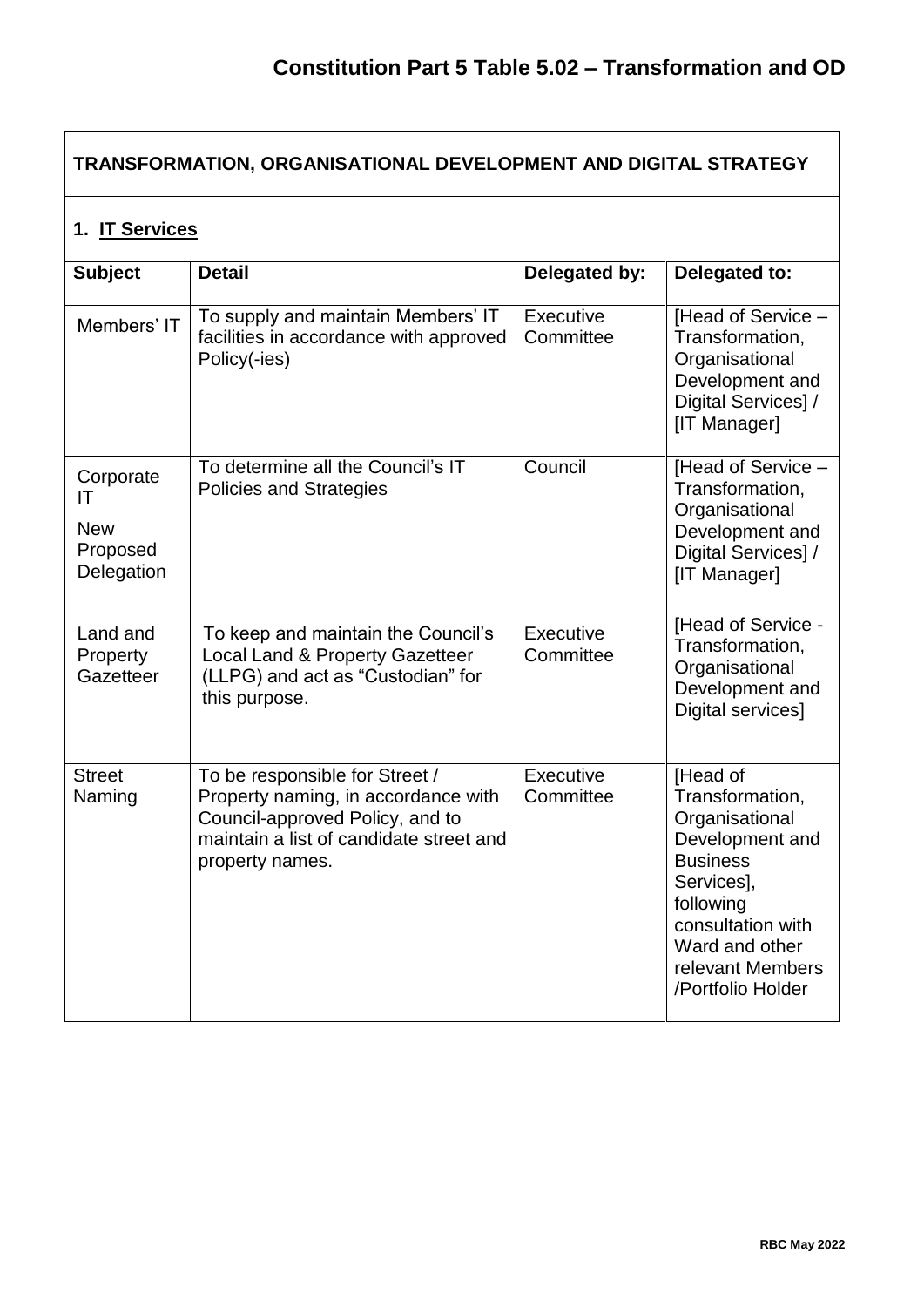| <b>Street</b><br>Numbering                                                                                                   | To prescribe street numbers and<br>renumber premises where<br>necessary, in accordance with<br>approved policy. | Executive<br>Committee | [Head of Service -<br>Transformation,<br>Organisational<br>Development and<br><b>Digital Services]</b>                                                                          |
|------------------------------------------------------------------------------------------------------------------------------|-----------------------------------------------------------------------------------------------------------------|------------------------|---------------------------------------------------------------------------------------------------------------------------------------------------------------------------------|
| Regulation<br>οf<br>Investigatory<br>Powers Act<br>(RIPA)<br>(See also<br>Chief<br>Executive's/<br>Corporate<br>delegations) | To maintain the central record of<br>documents relating to RIPA policy,<br>including authorisations.            | Council                | The Information<br>Management<br>Team under the<br>supervision of the<br>[Head of Service -<br>Transformation,<br>Organisational<br>Development and<br><b>Digital Services]</b> |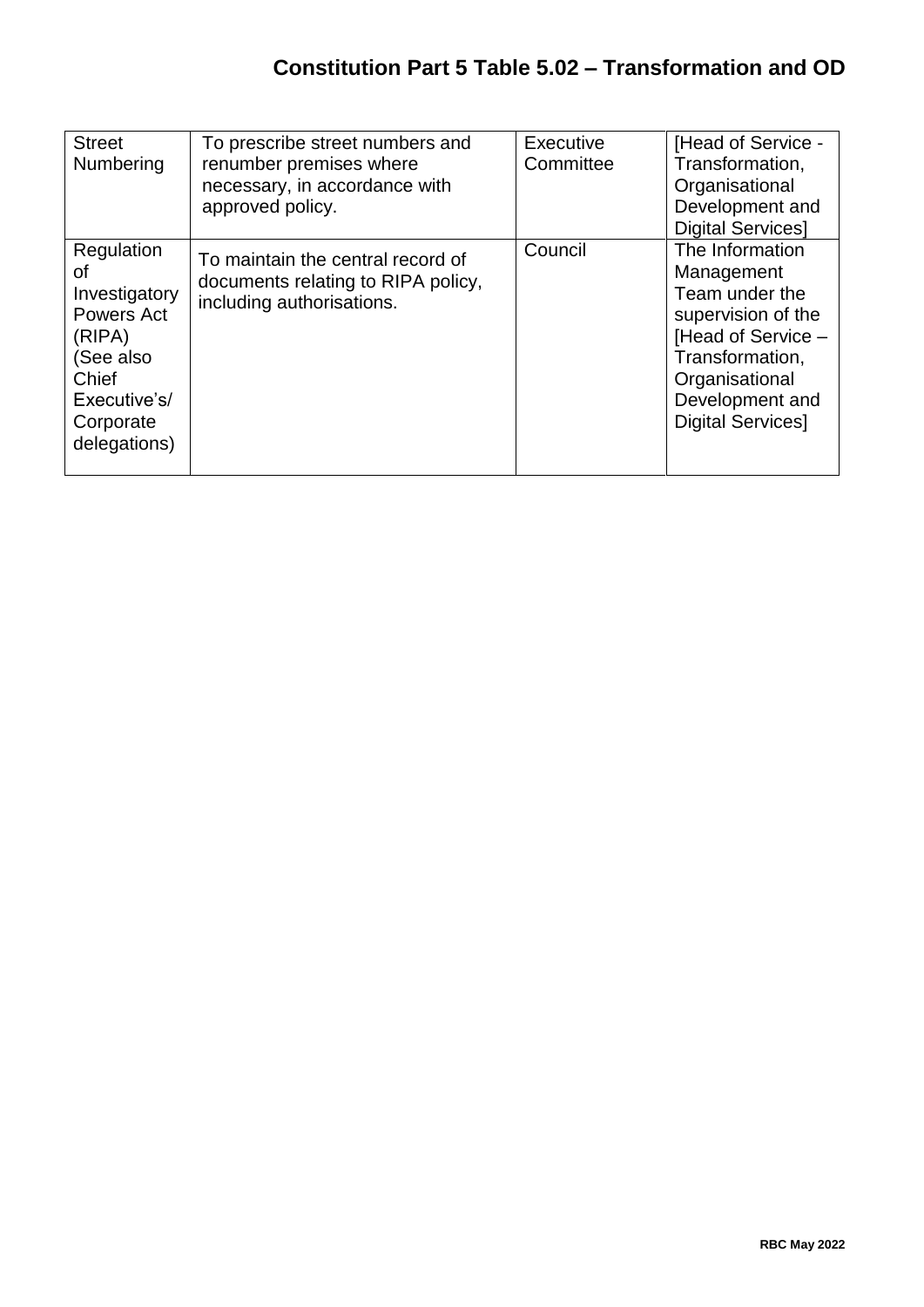| 2. Policy, Performance & Partnerships   |                                                                                                                                                                                                                                                              |                               |                                                                                                                  |  |  |  |
|-----------------------------------------|--------------------------------------------------------------------------------------------------------------------------------------------------------------------------------------------------------------------------------------------------------------|-------------------------------|------------------------------------------------------------------------------------------------------------------|--|--|--|
| Subject:                                | Detail:                                                                                                                                                                                                                                                      | Delegated by:                 | Delegated to:                                                                                                    |  |  |  |
| Publicity &<br>Communic-<br>ation       | To determine applications for non-<br>commercial organisations to use<br>the Borough Crest or Logo.                                                                                                                                                          | <b>Executive</b><br>Committee | <b>[Communications</b><br>Manager]                                                                               |  |  |  |
| Policy,<br>Equalities and<br>Engagement | To determine all the Council's<br>policies and strategies relating to<br>Equalities, Engagement and<br>Performance (including the<br><b>Equalities Strategy, Equal</b><br>Opportunities Strategy,<br><b>Engagement Strategy and</b><br>Performance Strategy) | Executive<br>Committee        | [Head of Service]<br>Transformation,<br>Organisational<br>Development and<br>Digital Services] /<br>[IT Manager] |  |  |  |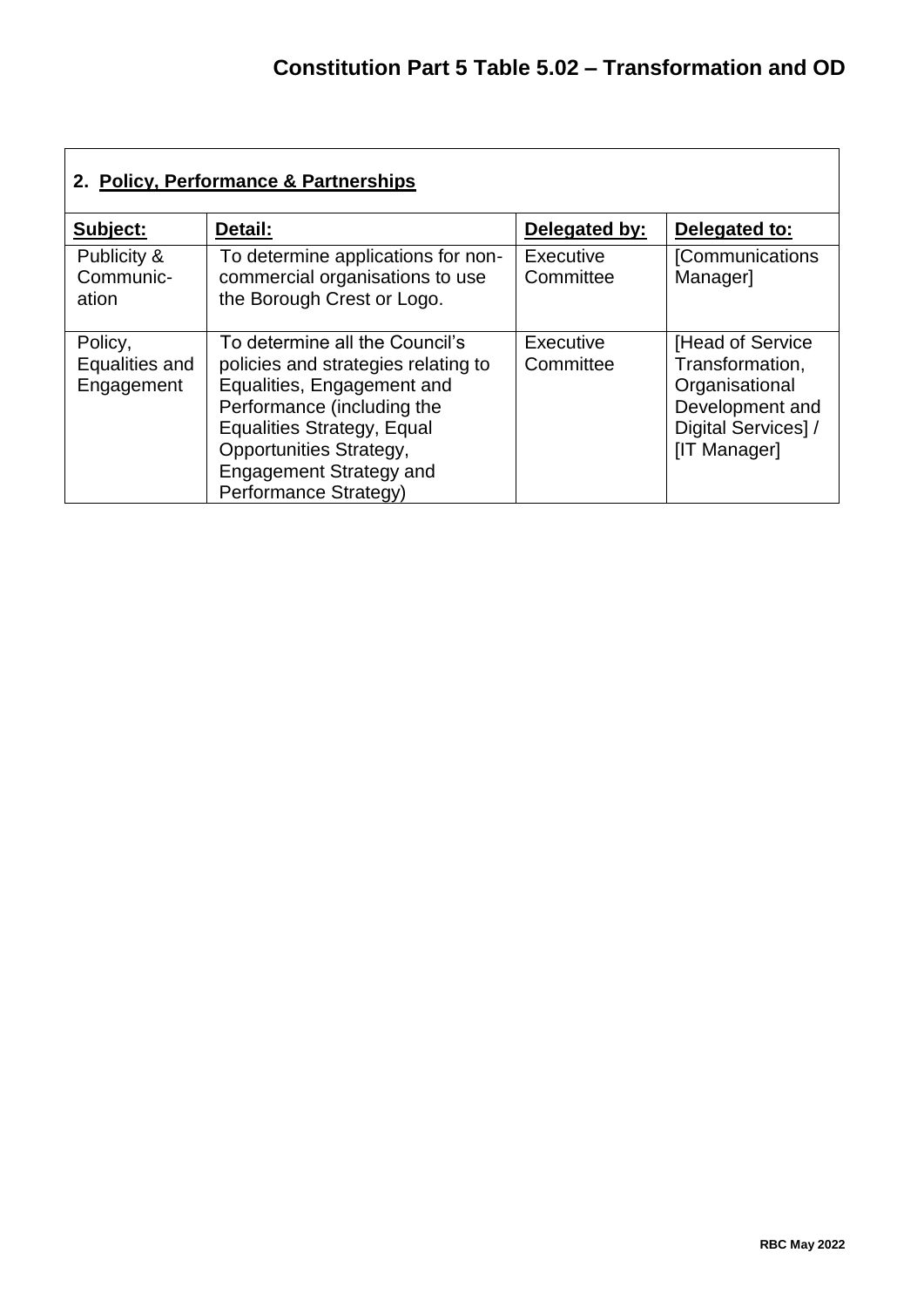| 3. Human Resources |                                                                                                                                                                                                                                                                                                                                                                                                                                                          |         |                                                     |  |  |
|--------------------|----------------------------------------------------------------------------------------------------------------------------------------------------------------------------------------------------------------------------------------------------------------------------------------------------------------------------------------------------------------------------------------------------------------------------------------------------------|---------|-----------------------------------------------------|--|--|
| <b>Employees</b>   | <b>Staffing Matters</b><br>Within the terms of the Council's<br>agreed policies and employment<br>objectives, to deal with the following<br>matters without reference to<br>Committee:                                                                                                                                                                                                                                                                   |         |                                                     |  |  |
|                    | a. Appointments:                                                                                                                                                                                                                                                                                                                                                                                                                                         |         |                                                     |  |  |
|                    | i) to appoint Executive Directors                                                                                                                                                                                                                                                                                                                                                                                                                        | Council | [Chief Executive]                                   |  |  |
|                    | ii) to appoint Heads of Service                                                                                                                                                                                                                                                                                                                                                                                                                          | Council | [Chief Executive]/<br>Executive<br><b>Directors</b> |  |  |
|                    | iii) to appoint staff below the<br>level of Head of Service                                                                                                                                                                                                                                                                                                                                                                                              | Council | <b>Heads of Service</b>                             |  |  |
|                    | b. Disciplinary and Capability<br><b>Action</b>                                                                                                                                                                                                                                                                                                                                                                                                          |         |                                                     |  |  |
|                    | i) Within the Council's approved<br>disciplinary and capability<br>procedures and National<br>Conditions of Service, to<br>dismiss the Head of Paid<br>Service, s151 Officer or<br>Monitoring Officer subject to<br>compliance with the Local<br><b>Authorities (Standing Orders)</b><br>(England) Regulations 2001 (as<br>amended).                                                                                                                     | N/a     | Council                                             |  |  |
|                    | ii) Within the Council's approved<br>disciplinary and capability<br>procedures, to take action<br>against including (except in the<br>case of the monitoring officer or<br>the section 151 officer)<br>dismissal of Executive Directors,<br>subject, in the case of any<br>Officer designated as Chief<br><b>Finance Officer or Monitoring</b><br>Officer, to compliance with the<br><b>Local Authorities (Standing</b><br>Orders) (England) Regulations | Council | [Chief Executive]                                   |  |  |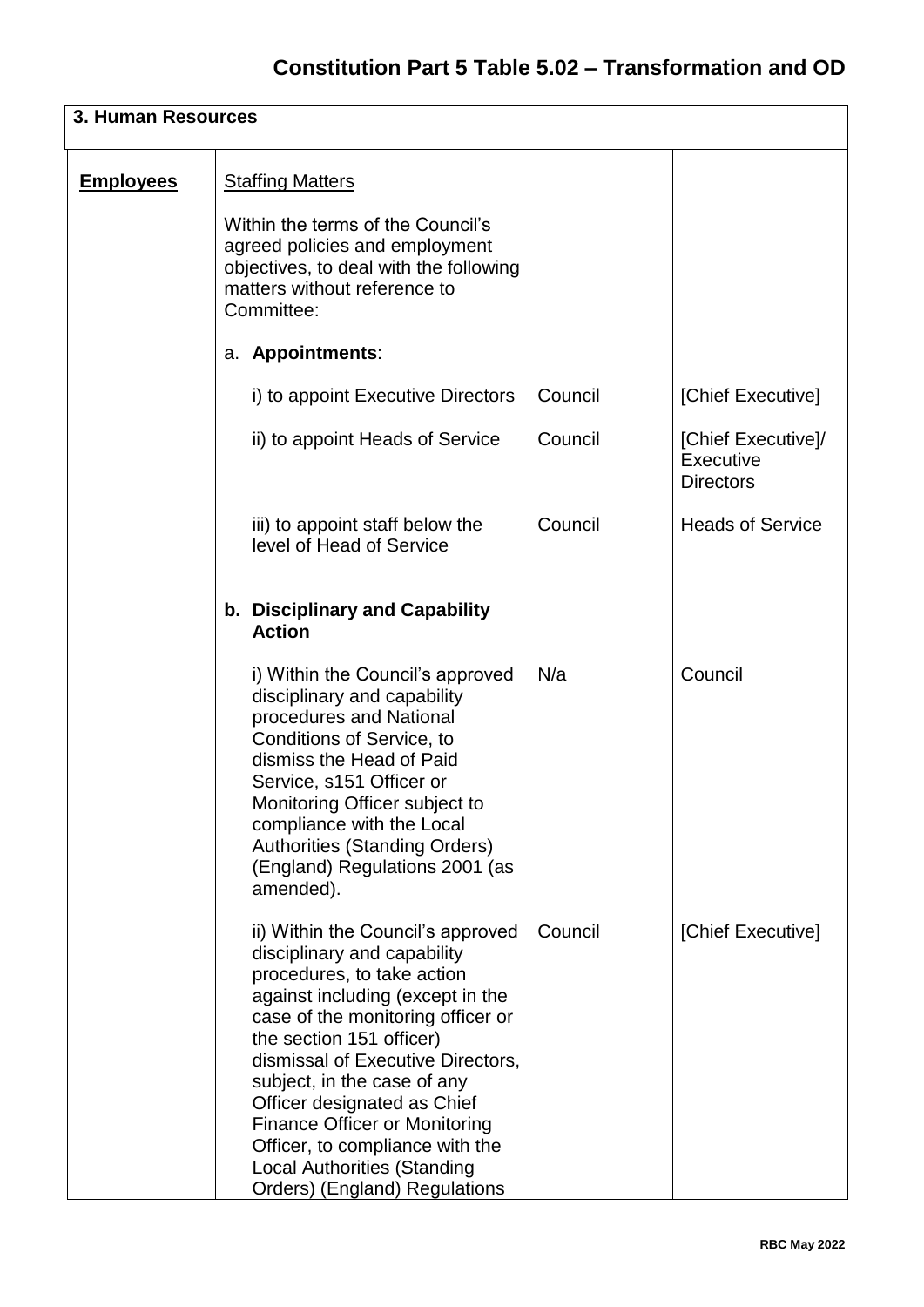| 2001.                                                                                                                                                                                                                                                                                                                                                                                                                                                                                                       |         |                                                                                                            |
|-------------------------------------------------------------------------------------------------------------------------------------------------------------------------------------------------------------------------------------------------------------------------------------------------------------------------------------------------------------------------------------------------------------------------------------------------------------------------------------------------------------|---------|------------------------------------------------------------------------------------------------------------|
| iii) Within the Council's<br>approved disciplinary and<br>capability procedures, to take<br>action against including (except<br>in the case of the monitoring<br>officer or the section151 officer)<br>dismissal of Heads of Service<br>and Assistant Chief Executive<br>subject, in the case of any<br>Officer designated as Chief<br><b>Finance Officer or Monitoring</b><br>Officer, to compliance with the<br><b>Local Authorities (Standing</b><br>Orders) (England) Regulations<br>2001 (as amended). | Council | [Chief Executive]/<br>Executive<br><b>Directors</b>                                                        |
| iv) Within the Council's<br>approved disciplinary and<br>capability procedures, to take<br>disciplinary action against<br>(including dismissal of) any<br>member of staff in the<br>department concerned below<br>Head of Service level.                                                                                                                                                                                                                                                                    | Council | <b>Heads of Service</b>                                                                                    |
| v) To consider and determine<br>appeals in respect of discipline<br>and dismissal for staff below the<br>level of Head of Service.                                                                                                                                                                                                                                                                                                                                                                          | Council | Any one of the<br>following: The<br>Chief Executive,<br>the Deputy Chief<br>Executive or any<br>Directors. |
| <b>Terms and conditions of</b><br>c.<br>employment<br>To determine all employment/ HR<br>policies and procedures and<br>terms and conditions of<br>employment (save where<br>specified by statutory provisions)<br>in respect of all staff (except the<br>Chief Executive).                                                                                                                                                                                                                                 | Council | [Head of Service –<br>Transformation,<br>Organisational<br>Development and<br>Digital Strategy]            |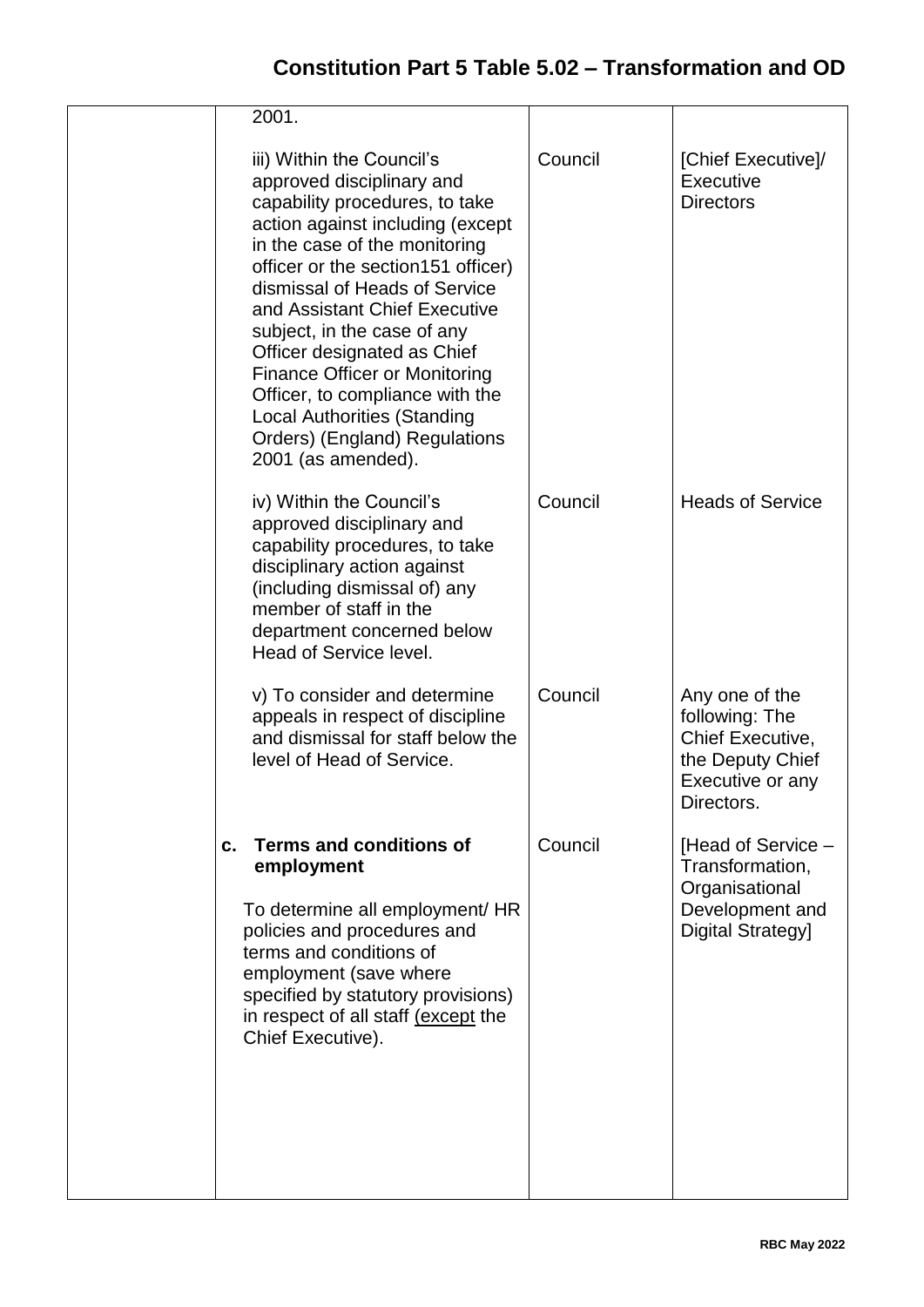|    | d. Restructures<br>To make decisions on service<br>restructures, additions and<br>deletions of posts and on<br>adjustments to working<br>conditions (but not generally)<br>within the agreed budgets<br>decided by Council. This does<br>not apply to changes that<br>impact on service delivery.                                                                                                                  | Executive<br>Committee | [Chief Executive],<br>[Deputy Chief<br>Executive],<br>Executive<br>Directors and<br><b>Heads of Service</b><br>as appropriate.                                                                            |
|----|--------------------------------------------------------------------------------------------------------------------------------------------------------------------------------------------------------------------------------------------------------------------------------------------------------------------------------------------------------------------------------------------------------------------|------------------------|-----------------------------------------------------------------------------------------------------------------------------------------------------------------------------------------------------------|
| е. | Appeals (job evaluation)<br>To consider and determine<br>appeals in respect of salary<br>grading.                                                                                                                                                                                                                                                                                                                  | Council                | Any Officer of<br><b>Head of Service</b><br>level or above or a<br>consultant<br>selected by the<br>[Head of Service -<br>Transformation,<br>Organisational<br>Development and<br><b>Digital Services</b> |
| f. | <b>Posts – Grading</b><br>Within the policy and budgets<br>decided by the Council, to make<br>decisions on the grading of<br>posts and on adjustments to<br>working conditions applying to<br>particular posts (but not<br>generally).                                                                                                                                                                             | Council                | [Head of Service -<br>Transformation,<br>Organisational<br>Development and<br>Digital Services ]                                                                                                          |
| g. | <b>Early Retirement Payments</b><br>To exercise discretionary<br>powers under the Local<br><b>Government (Early Termination</b><br>of Employment) (Discretionary<br><b>Compensation</b> ) Regulations<br>2006 to make a single lump<br>sum payment (including any<br>redundancy payment where<br>necessary) of up to no more<br>than 52 weeks actual pay to any<br>employee in accordance with<br>agreed criteria. | Council                | [Chief Executive]<br>following<br>consultation with<br>Head of Service -<br>Transformation,<br>Organisational<br>Development and<br><b>Digital Services]</b><br>and the relevant<br>Portfolio Holder      |
| h. | <b>Overtime Payments</b>                                                                                                                                                                                                                                                                                                                                                                                           | Council                | [Chief Executive/                                                                                                                                                                                         |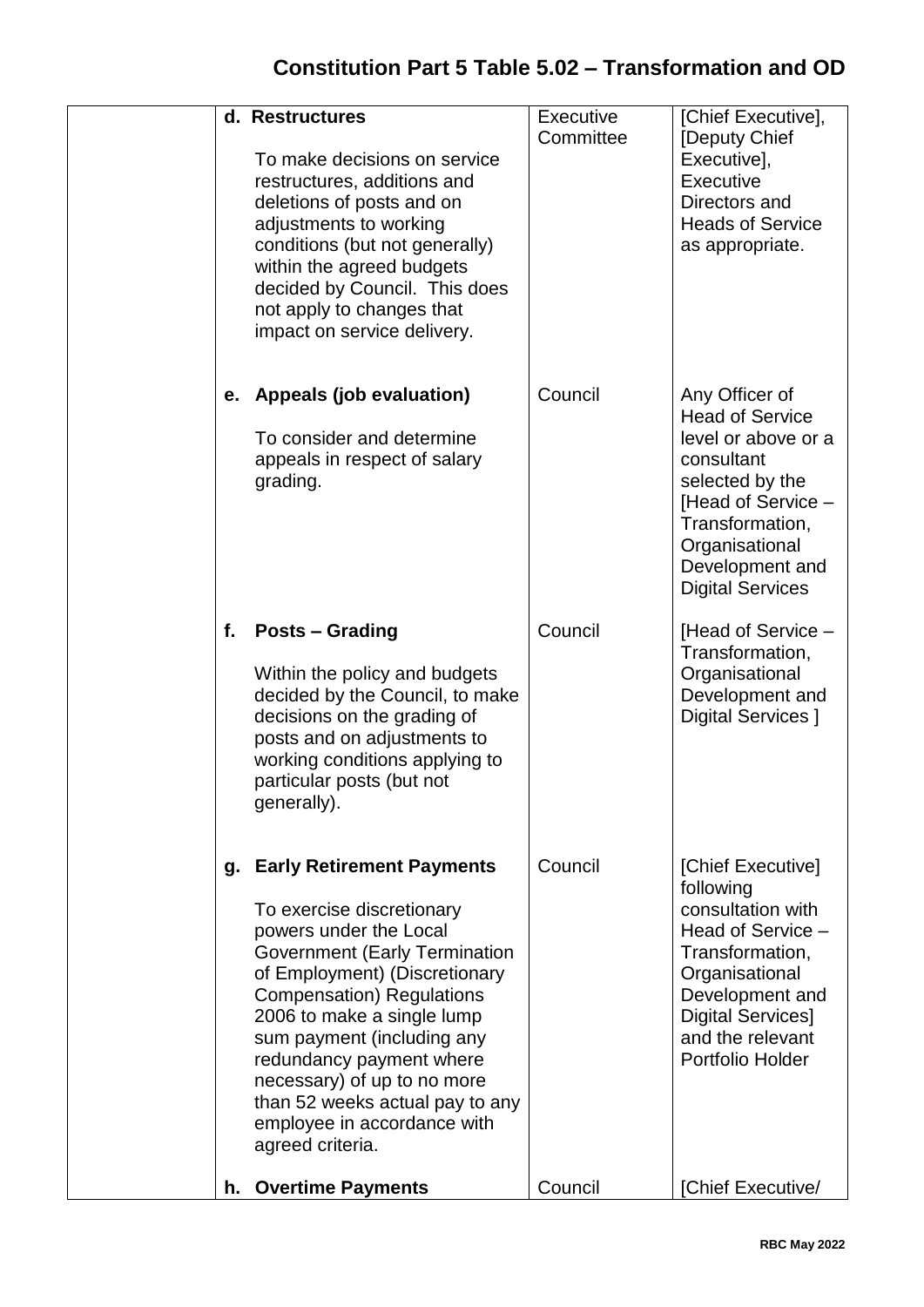## **Constitution Part 5 Table 5.02 – Transformation and OD**

|    | Within the budget determined<br>by Council, to approve<br>payments for overtime working<br>where staff are required to work<br>such overtime in pursuance of<br>the Council's obligations or<br>objectives.                                                                                                                                                                                    |                      | Deputy Chief<br>Executive]/<br>Executive<br>Directors/Heads<br>of Service                                                                                                                                                              |
|----|------------------------------------------------------------------------------------------------------------------------------------------------------------------------------------------------------------------------------------------------------------------------------------------------------------------------------------------------------------------------------------------------|----------------------|----------------------------------------------------------------------------------------------------------------------------------------------------------------------------------------------------------------------------------------|
| i. | Pay Award<br>Within the budget determined<br>by Council, to implement<br>increases in respect of the<br>annual cost of living pay award<br>as negotiated and agreed by<br>the National Joint Councils or<br>the Joint national Council for all<br>staff.                                                                                                                                       | Council              | <b>[Financial Services</b><br>Manager]                                                                                                                                                                                                 |
| j. | <b>Pay Protection</b><br>To determine an appropriate<br>pay protection policy for all staff                                                                                                                                                                                                                                                                                                    | Council              | [Head of Service -<br>Transformation,<br>Organisational<br>Development and<br>Digital Services] in<br>consultation with<br>the [Chief<br>Executive] and<br><b>Executive Director</b><br>- Finance and<br>Corporate<br><b>Resources</b> |
| I. | k. Travel Allowances<br>i)<br>To implement<br>increases in respect<br>of the lump sum and<br>mileage allowance<br>payable to all staff in<br>accordance with<br>circulars issued by the<br><b>Joint National Council</b><br>and National Joint<br>Council.<br>To implement and<br>ii)<br>review increases in<br>respect of subsistence<br>allowances on an<br>annual basis.<br><b>Training</b> | Council<br>Executive | <b>[Financial Services</b><br>Manager]<br>[Chief Executive/                                                                                                                                                                            |
|    |                                                                                                                                                                                                                                                                                                                                                                                                |                      |                                                                                                                                                                                                                                        |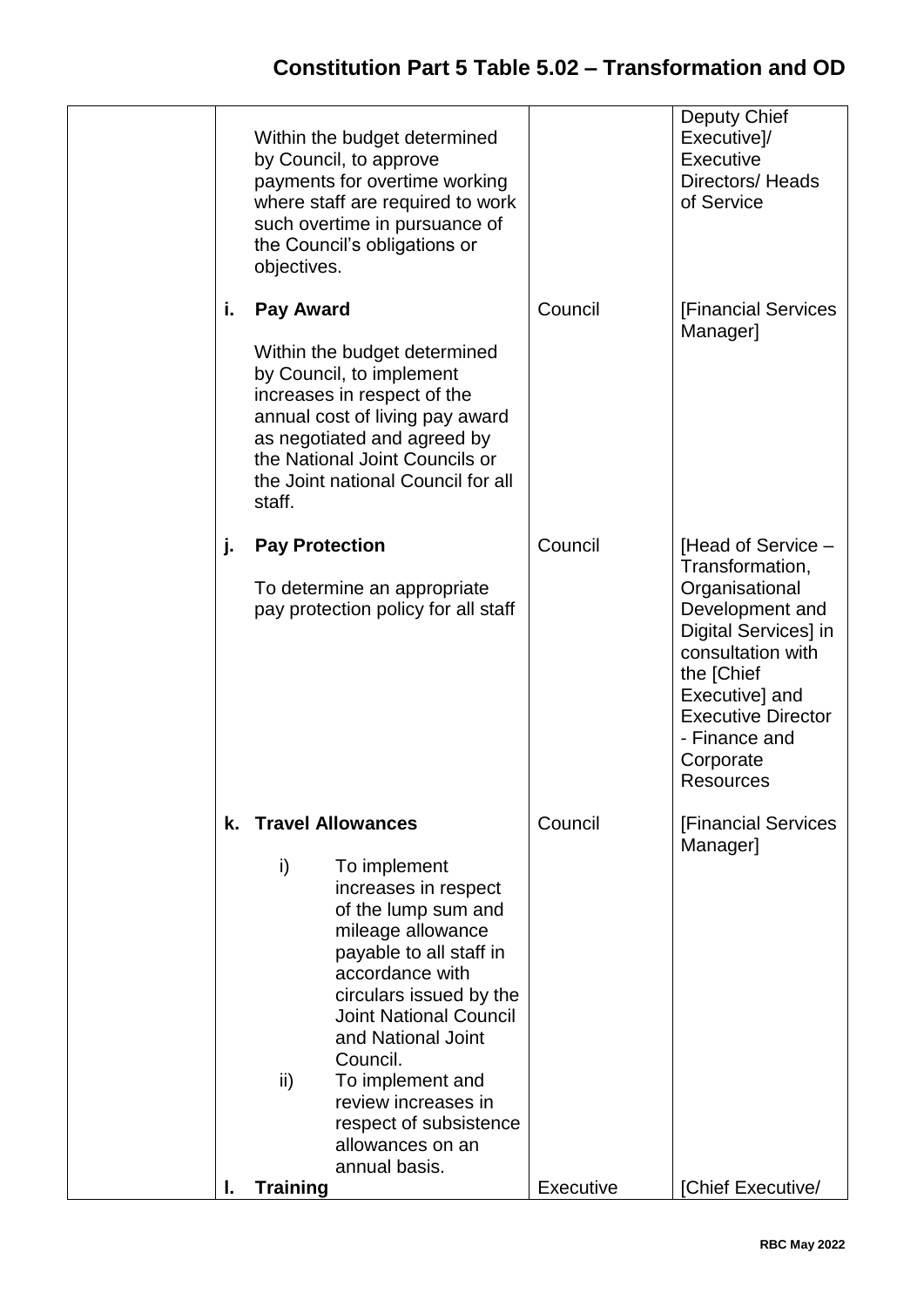|  | To provide training activities for<br>the Council in accordance with<br>the Council's stated<br>requirements, through either<br>direct provision of in-house<br>training or external resources );<br><b>Day to Day Activities</b>                                                   | <b>Cttee</b>                       | Deputy Chief<br>Executive]/<br><b>Directors</b>                                                 |
|--|-------------------------------------------------------------------------------------------------------------------------------------------------------------------------------------------------------------------------------------------------------------------------------------|------------------------------------|-------------------------------------------------------------------------------------------------|
|  | a. To control and mange own<br><b>Directorates</b>                                                                                                                                                                                                                                  | Council/<br>Executive<br>Committee | [Chief Executive/<br>Deputy Chief<br>Executive]/<br>Directors or their<br>nominated<br>managers |
|  | b. In the absence of any specific<br>delegation and subject to<br>supervision by their immediate<br>line Managers, Service<br>Managers are authorised to<br>perform the duties for which<br>they are employed, including the<br>day-to-day management of their<br>specific Service. | Council/Execut<br>ive Committee    | Various                                                                                         |
|  | c. The day-to-day discharge of<br>functions not otherwise covered<br>by this scheme in accordance<br>with any requirements of the<br>Chief Executive.                                                                                                                               | Executive<br>Committee             | [Chief Executive]<br>or in his absence<br>the [Deputy Chief<br>Executive]                       |
|  | d. To respond to miscellaneous<br>enquiries for which no delegated<br>authority currently exists and to<br>determine whether further<br>formal decision is required and,<br>if so, what.                                                                                            | Executive<br>Committee             | [Chief Executive],<br>in consultation with<br><b>Group Leaders</b><br>and Monitoring<br>Officer |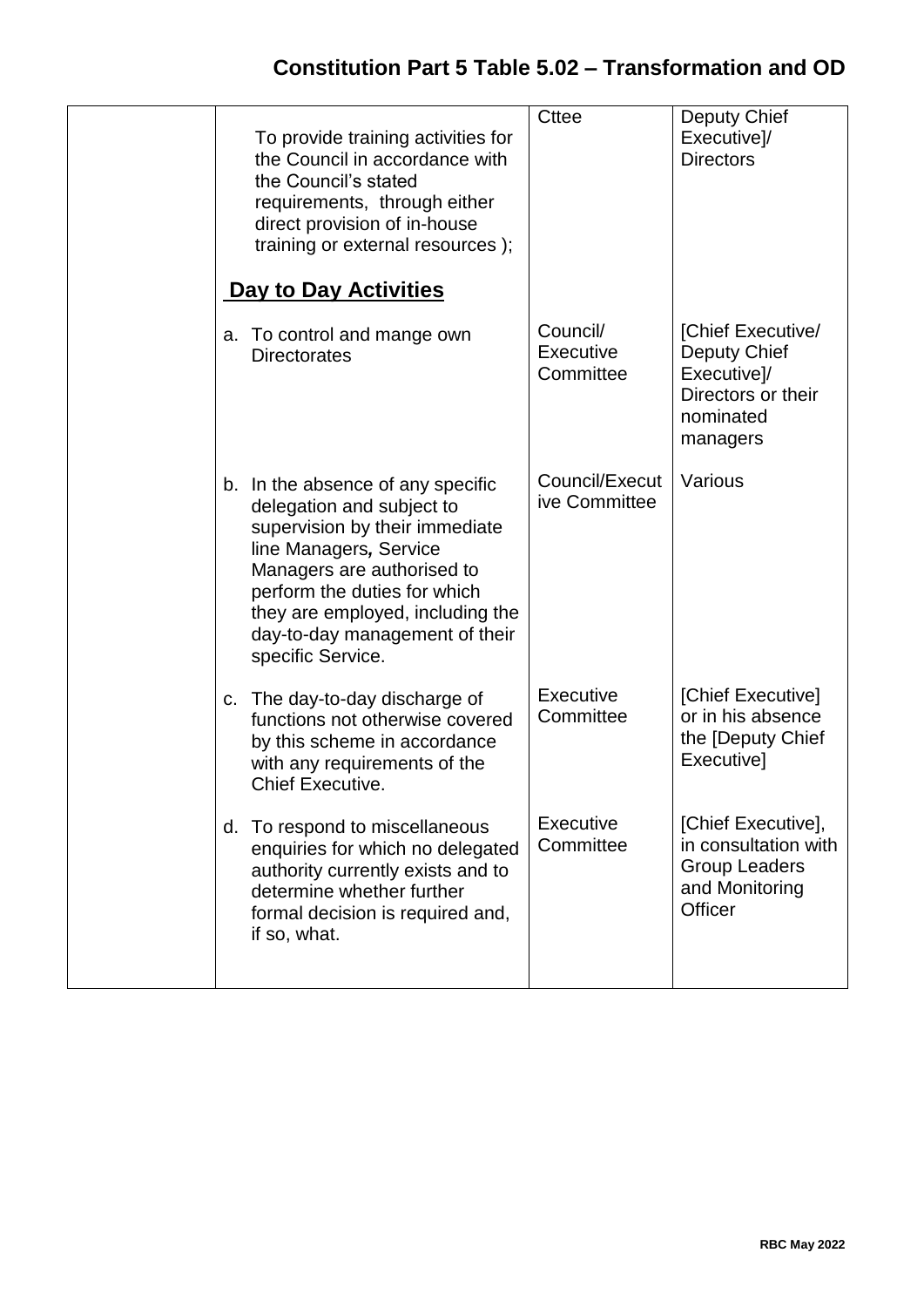| <b>Miscellaneous</b> | <b>Operation of Scheme of</b><br><b>Delegations</b>                                                                                                                                                                                                                                                            |                                                                               |                                                                      |
|----------------------|----------------------------------------------------------------------------------------------------------------------------------------------------------------------------------------------------------------------------------------------------------------------------------------------------------------|-------------------------------------------------------------------------------|----------------------------------------------------------------------|
|                      | a. Any Officer with a delegated<br>power under this Scheme<br>may authorise other Officers<br>to exercise the powers on<br>their behalf. Any such<br>authorisation should be in<br>writing, which in most<br>cases, will be by way of Job<br>Description.                                                      | Council /<br>Executive<br>Committee/<br>Planning /<br>Licensing<br>Committees | [Chief Executive/<br>Deputy Chief<br>Executive]/<br><b>Directors</b> |
|                      | b. Any of the powers<br>delegated to a specific<br>Officer within this Scheme<br>may be exercised by any of<br>their line Managers, except<br>where such exercise is not<br>permitted in law or subject<br>to other qualification.<br>(Some powers may only be<br>exercised by a specific type<br>of Officer.) | Council /<br>Executive<br>Cttee/<br>Planning /<br>Licensing<br>Committees     | Various                                                              |